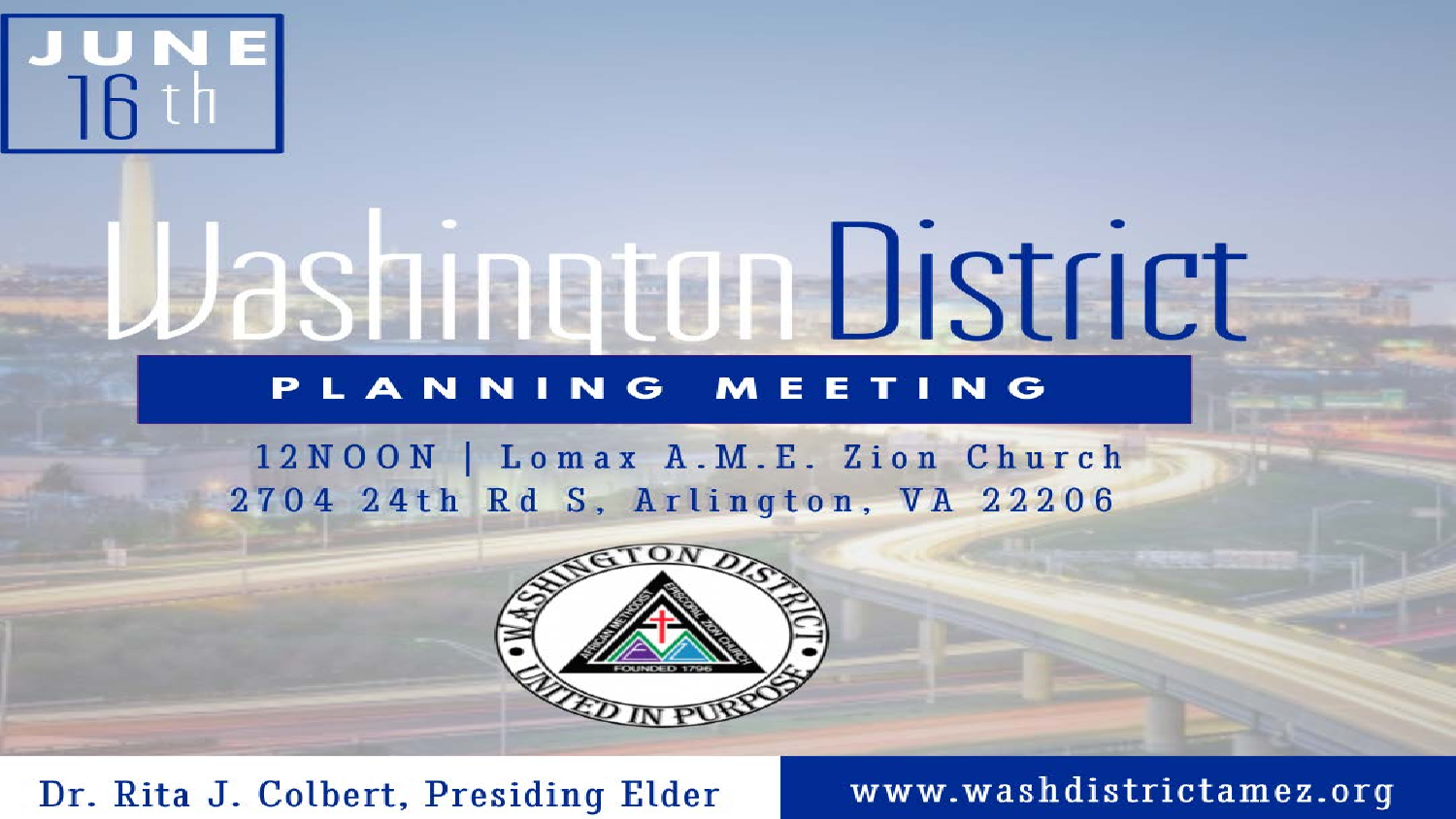

### **The Great Commission**

**Matthew 28:18-20**

And Jesus came and spoke to them, saying, "All authority has been given to Me in heaven and on earth. Go therefore and make disciples of all the nations, baptizing them in the name of the Father and of the Son and of the Holy Spirit, teaching them to observe all things that I have commanded you; and lo, I am with you always, even to the end of the age."

Jesus said unto him, Thou shalt love the Lord thy God with all thy heart, and with all thy soul, and with all thy mind. This is the first and great commandment. And the second is like unto it, Thou shalt love thy neighbor as thyself. On these two commandments hang all the law and the prophets. **Matthew 22:39**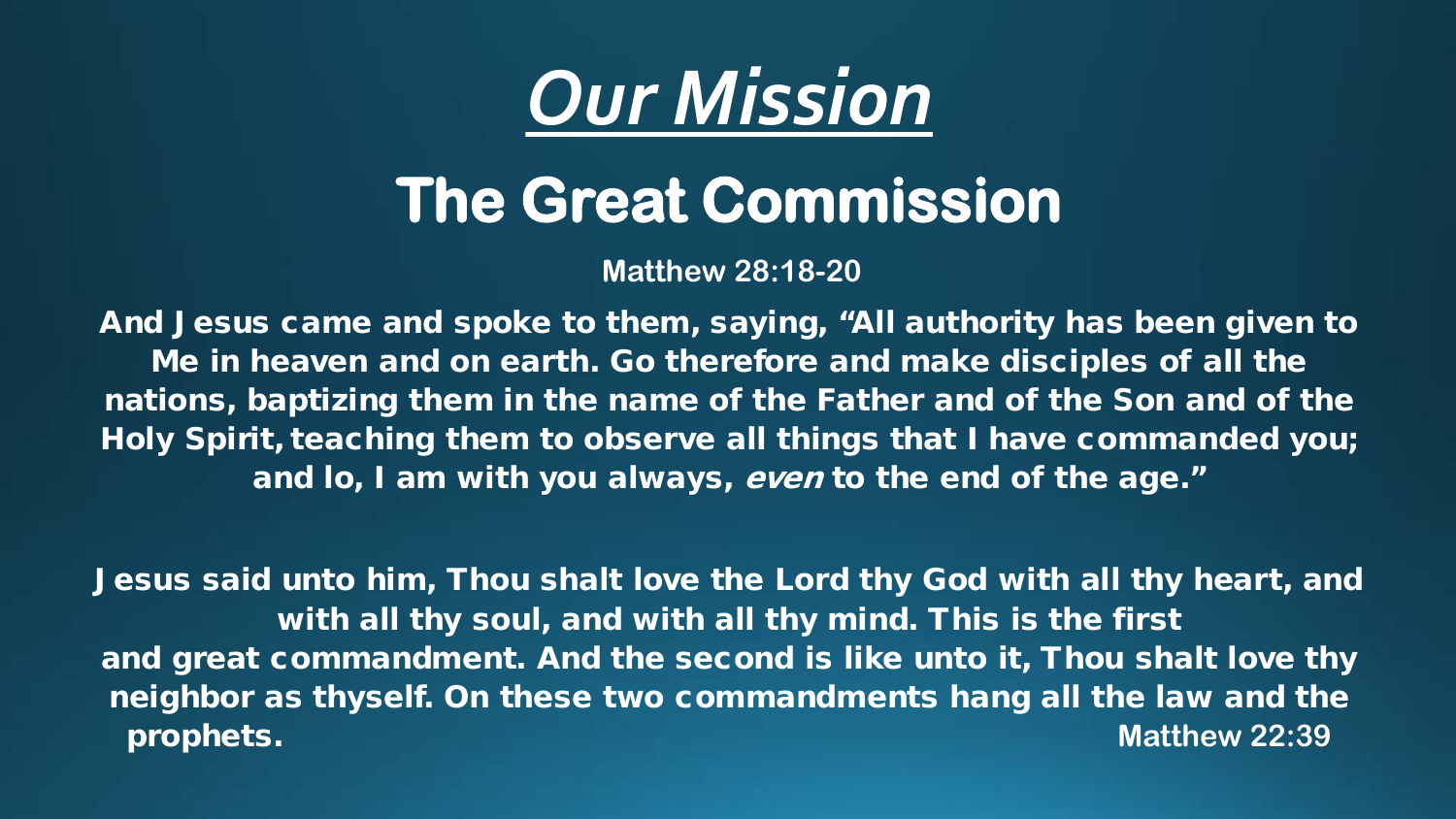

#### **Actively share the Gospel of Jesus** the Christ as builders and restorers of communities for the present and future generations to come.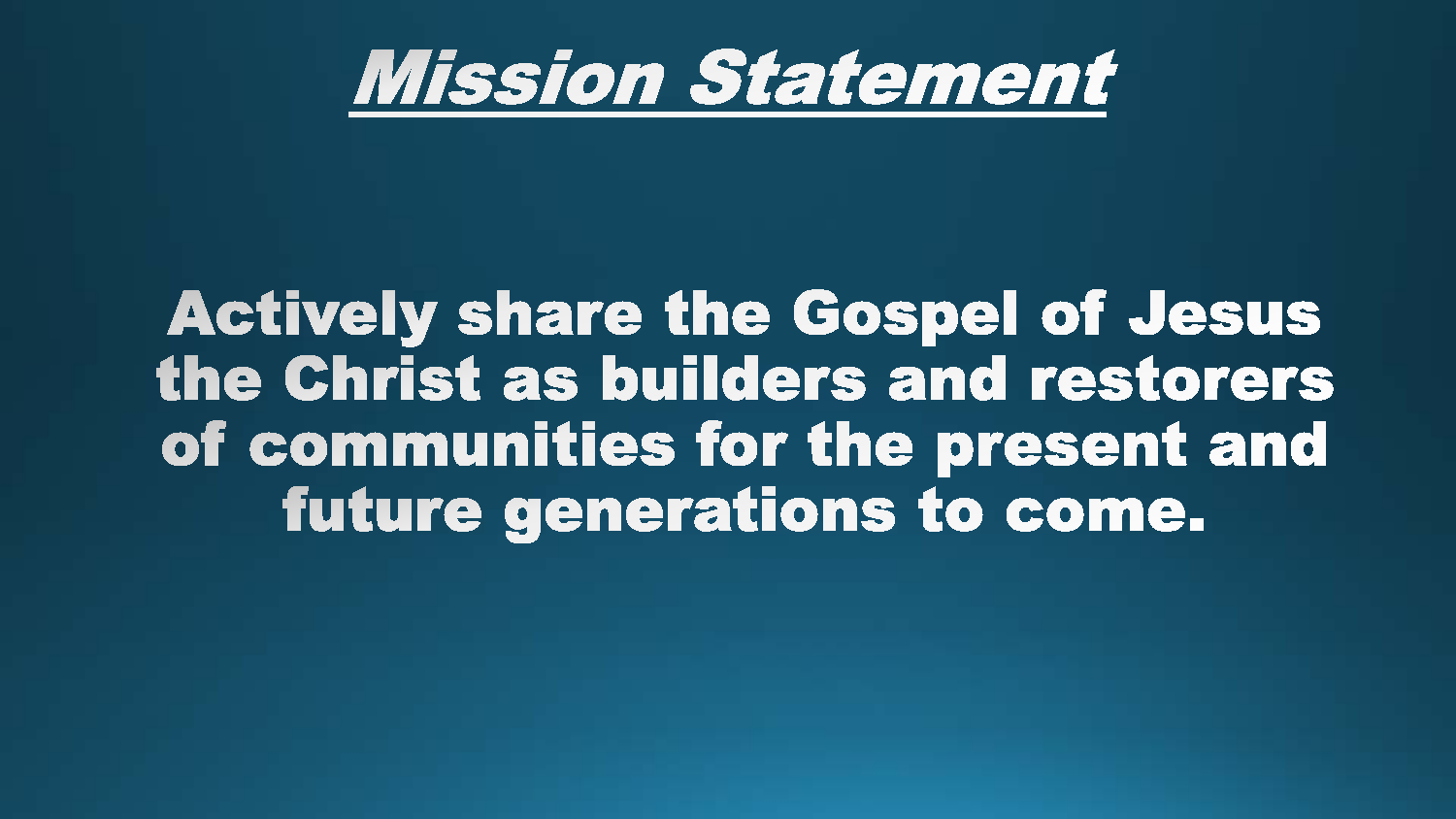## *Vision Statement*

Our presence in the community will be defined by our boldness in declaring the Gospel of Jesus Christ by actively responding to those who are broken hearted, held captive by prevailing injustices, blinded by the contradictions of the world and bound by unresolved fear. We are endued by the Holy Spirit with excellence of mind and fearlessness in performance.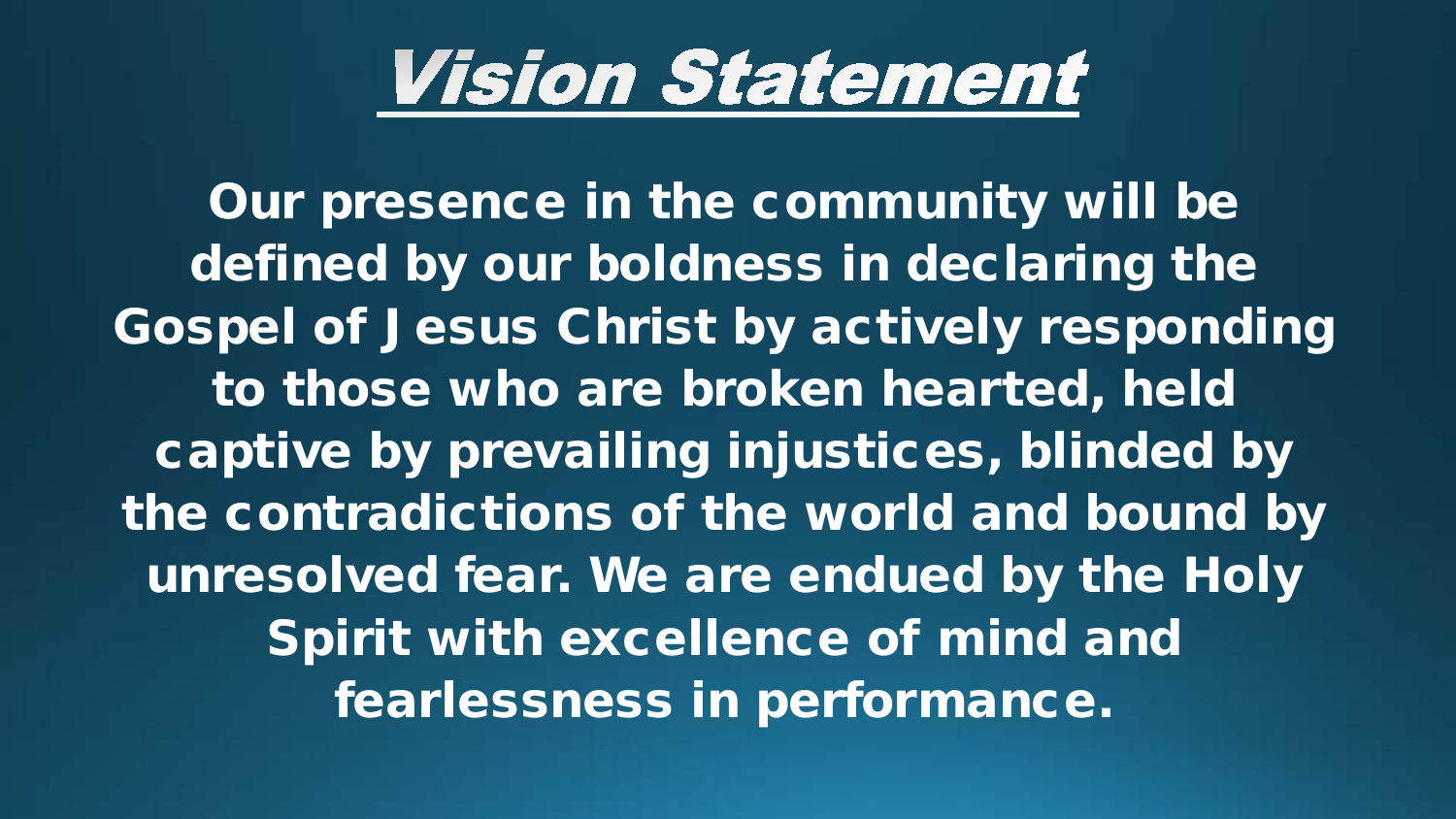## *AUXILLIARY BOARDS*

**EMPOWER, ENABLE AND EQUIP ITS MEMBER CONGREGATIONS TO RECRUIT, DEVELOP, TRAIN AND NURTURE CREDIBLE DISCIPLES FOR THE LORD JESUS CHRIST**